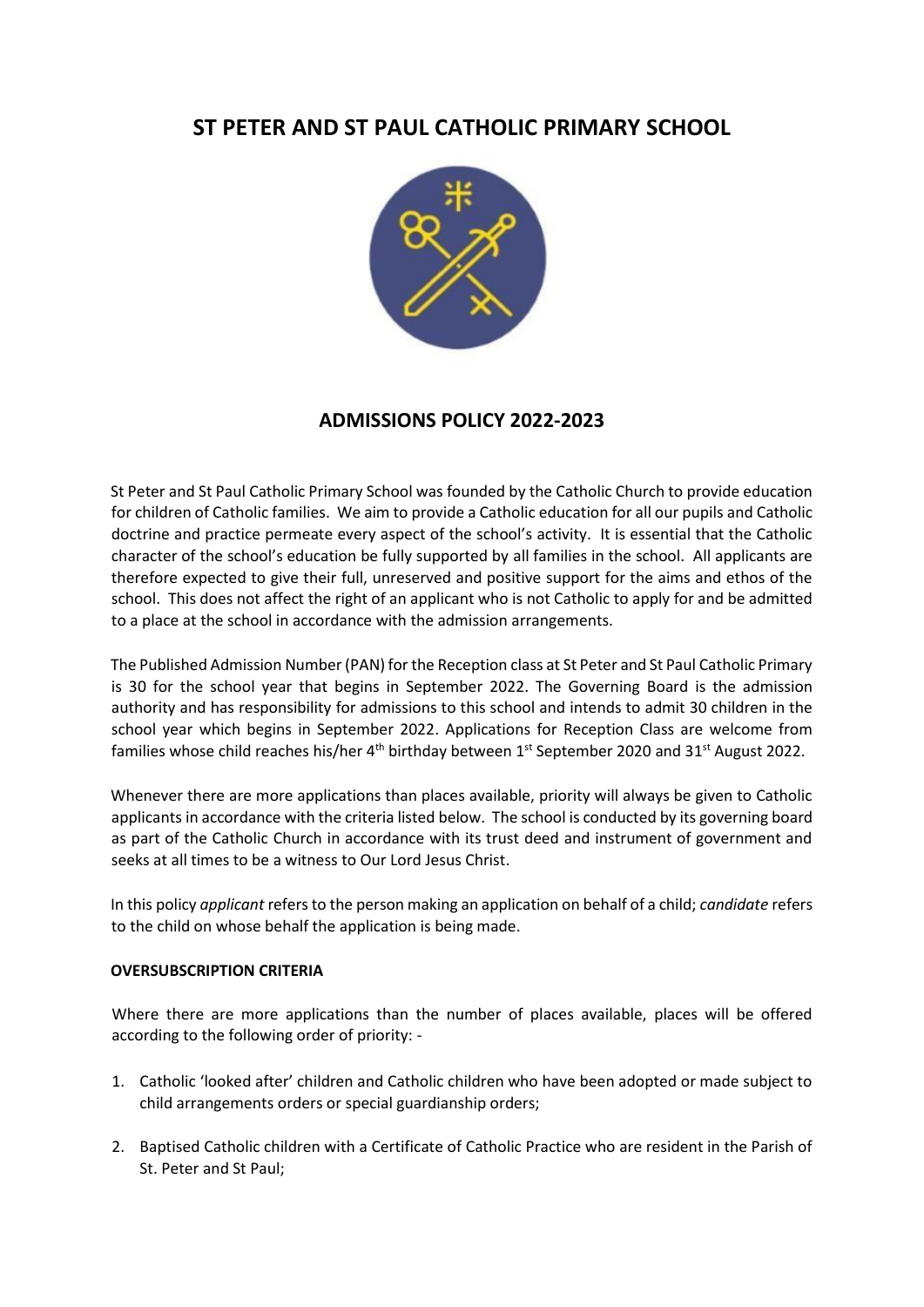- 3. Baptised Catholic children from practising Catholic families who are resident in the Parish of St Joseph's Bunhill Row, St Peter's Italian Church and St Mary Moorfields.
- 4. Other baptised Catholic children with a Certificate of Catholic Practice;
- 5. Other baptised Catholic children;
- 6. Other 'looked after' children and previously 'looked after' children;
- 7. Children of Catechumens and members of an Eastern Christian Church.
- 8. Christians of other denominations whose application is supported by either a certificate of baptism or letter from their Minister of Religion.
- 9. Any other children.

Within each of the categories listed above, the provisions below will be applied in the following order:

- i. The Governing Board will give top priority, within a category, to an application where compelling evidence is provided at the time of application, from an appropriate professional such as a doctor, priest or social worker, of an exceptional social, medical, pastoral or other need of the child, which can only be met at this school.
- ii. The attendance of a sibling at the school at the time of enrolment will increase the priority of an application within a category, so that the application will be placed at the top of the category in which the application is made, after children in (i) above.

### **MULTIPLE APPLICATIONS**

The Governing Board will admit twins and all siblings from multiple births where one of the children is the last ranked with the School's PAN.

### **TIE BREAK**

Where the offer of places to all the applicants in any of the sub-categories listed above would still lead to oversubscription, the places up to the admission number will be offered to those living nearest to the school.

### **FAIR ACCESS**

The school is committed to taking its fair share of children who are vulnerable and/or hard to place, as set out in locally agreed protocols. Accordingly, outside the normal admissions round, the Governing Body is empowered to give absolute priority to a child where admission is requested under any local protocol that has been agreed by both the local authority and the Diocese for the current school year. The Governing Body has this power even when admitting the child would mean exceeding the published admission number.

### **IN-YEAR ADMISSIONS**

Applications for In-Year admissions are made directly to the school. If a place is available and there is no waiting list the child will be admitted. If there is a waiting list, then applications will be ranked by the Governing Board in accordance with the oversubscription criteria. If a place cannot be offered at this time then you may ask us for the reasons and you will be informed of your right of appeal. You will be offered the opportunity of being placed on a waiting list. This waiting list will be maintained by the Governing Board in the order of the oversubscription criteria and not in the order in which the applications are received. Names are removed from the list at the end of each academic year. When a place becomes available the Governing Board will decide who is at the top of the list and make an offer.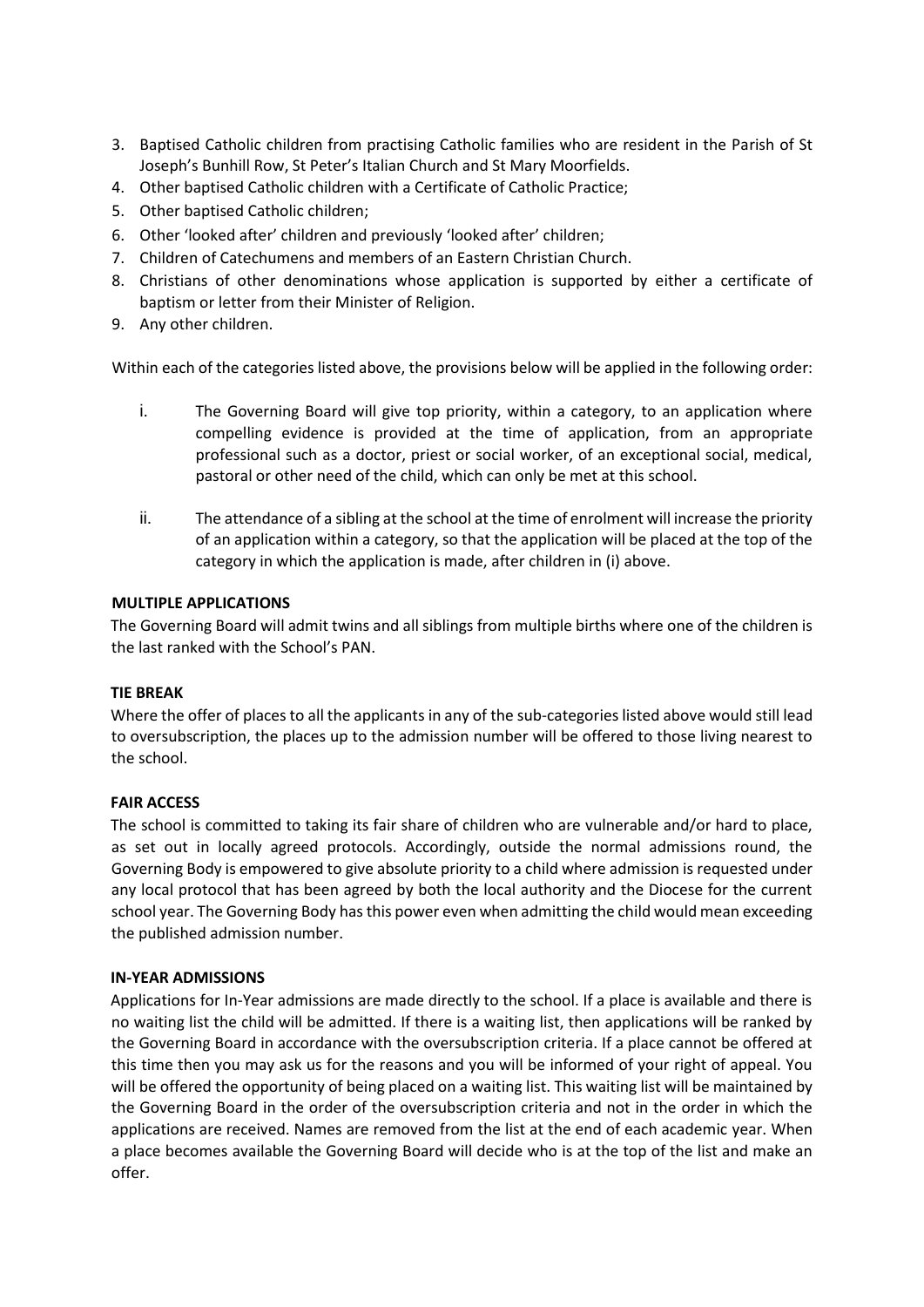### **RECEPTION YEAR DEFERRED ENTRY**

Applicants may defer entry to school up until statutory school age i.e. the first day of term following the child's fifth birthday. Application is made in the usual way and then the deferral is requested. The place will then be held until the first day of the spring or summer term as applicable. Applicants may also request that their child attend part-time until statutory school age is reached. Entry may not be deferred beyond statutory school age or beyond the year of application. Therefore applicants whose children have birthdays in the summer term may only defer until the  $1<sup>st</sup>$  April 2023.

### *SUMMER BORN CHILDREN*

If a parent wishes his/her summer born child to start school in Reception in the September following his/her 5<sup>th</sup> birthday i.e. a child born between 1<sup>st</sup> April – 31<sup>st</sup> August being admitted to Reception at 5 years of age, they should make the school aware of this by writing a letter to the Chair of Governors at the time of application. Parents must then submit an application in the normal way. This application will be treated in the same way as all other applications and there is no guarantee that an offer will be made.

### *CHILDREN EDUCATED OUTSIDE THEIR CHRONOLOGICAL AGE GROUP (except Reception applications for summer born children)*

Parents may apply for their child to be educated outside his/her chronological age group i.e. a year behind or a year ahead. Application should be made to the Chair of Governors at the time of application and any supporting evidence should be submitted at the same time. Governors will consider each case on its own merits and permission will only be given in exceptional circumstances.

### **APPLICATION PROCEDURE 2022/23**

In order to make an application, you **must** complete an **application form on the local authority admissions system**. Paper application forms are available from your local authority upon request. You **should** also complete the **School's Supplementary Information Form (SIF)** available from the school office or school website. The information on the SIF enables the Governing Board to assess your application fully against the School's criteria in the event of oversubscription. Please return the SIF (in person, this is to ensure the safety and authenticity of all documents) to the school office together with all other relevant paperwork required for your application. If you do not complete both of the forms described above and return them by  $15<sup>th</sup>$  January 2022, the Governing Body will be unable to consider your application fully and your child may not be offered a place. Applications received after the closing date will be dealt with after the initial allocation process has been completed. The LA will send the outcome on 19<sup>th</sup> April 2022.

Applicants applying under criteria 2-4 should submit a 'Certificate of Catholic Practice' (CCP) by the closing date. This form is available from the school and is signed by the priest at the parish where the family normally worships or from the diocesan website at

[www.rcdow.org.uk/schools/governors/admissions](http://www.rcdow.org.uk/schools/governors/admissions)

The CCP is required from those wishing to be considered under oversubscription criteria 2 to 4. Those being considered under criterion 5 need a baptismal certificate only.

The local authority will write to you on behalf of the Governing Body with the outcome of your application on 19<sup>th</sup> April 2022. This information will also be available on line. Parents/carers should accept the place as soon as possible.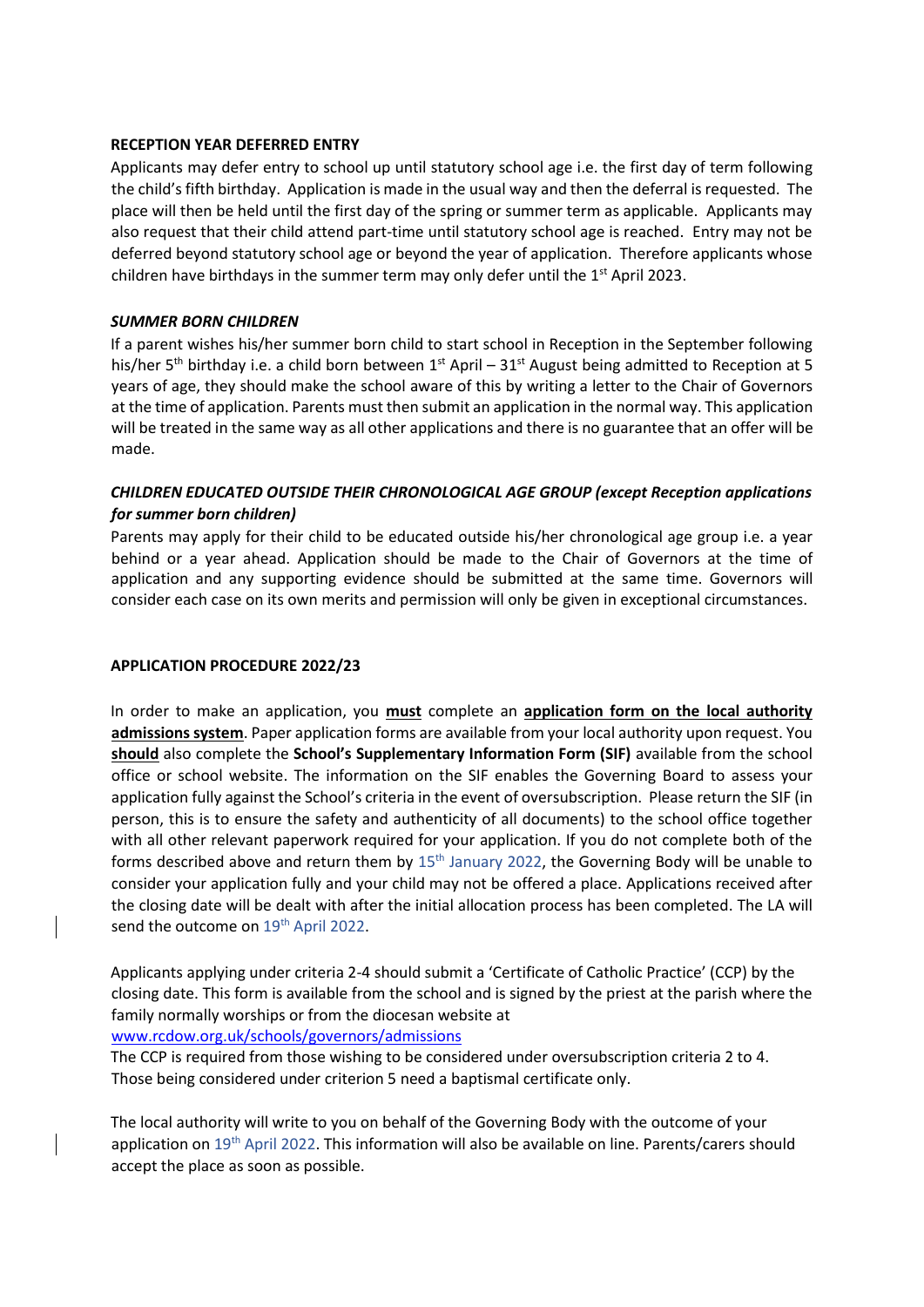### **NURSERY CHILDREN**

Attendance at the nursery **does not** guarantee a place in reception.

Parents of children attending St Peter and St Paul Catholic Primary nursery **must** make a fresh application for reception.

### **RIGHT OF APPEAL**

If you are unsuccessful you may ask us for the reasons for the refusal of a place. These reasons will be related to the oversubscription criteria listed in the policy and you will have the right of appeal to an independent panel. Should you wish to appeal please contact the school as soon as possible for an appeal form on which you must list your reasons for making an appeal. The deadline for appeals is Friday 28<sup>th</sup> May 2022.

### **WAITING LIST**

In addition to their right of appeal, unsuccessful candidates will be offered the opportunity to be placed on a waiting list. This list will be maintained in order of the oversubscription criteria set out in the policy and not in the order in which applications are received or added to the list. Please note the waiting list is subject to change at any time. Names are removed from the list after one year, unless applicants request in writing to remain on the list.

### **EDUCATION, HEALTH AND CARE PLANS (EHC)**

The admission of pupils with an Education Health and Care Plan (EHC) is dealt with by a completely separate procedure. Details of this separate procedure are set out in the Special Educational Needs Code of Practice. If your child has an EHC plan you must contact your local authority SEN officer. Children with this school named in their EHC Plan will be admitted to the school.

### **CERTIFICATE OF CATHOLIC PRACTICE**

Applicants applying under criteria 2, 3 and 4 should submit a Certificate of Catholic Practice (CCP) by the closing date. This form is available from the School and also on the school website. It is the parent's duty to ensure that the CCP is submitted to the school in good time. The priest will only sign this form if he knows you.

### **CHANGE OF DETAILS**

If any of the details on either of your forms changes between the date of application and the receipt of the letter of offer or refusal, you **must** inform the School and the local authority immediately. If misleading information is given or allowed to remain on either of your forms, the Governing Board reserves the right to withdraw the place, even if the child has already started at the School.

#### **NOTES (these notes form part of the oversubscription criteria)**

**'Looked after child'** has the same meaning as in S.22 of the Children Act 1989, and means any child in the care of a local authority or provided with accommodation by them (e.g. children with foster parents at the time of making an application to the school).

**'Adopted'**. An adopted child is any child who has been formally adopted, having previously been in care and whose parent/ guardian can give proof of this.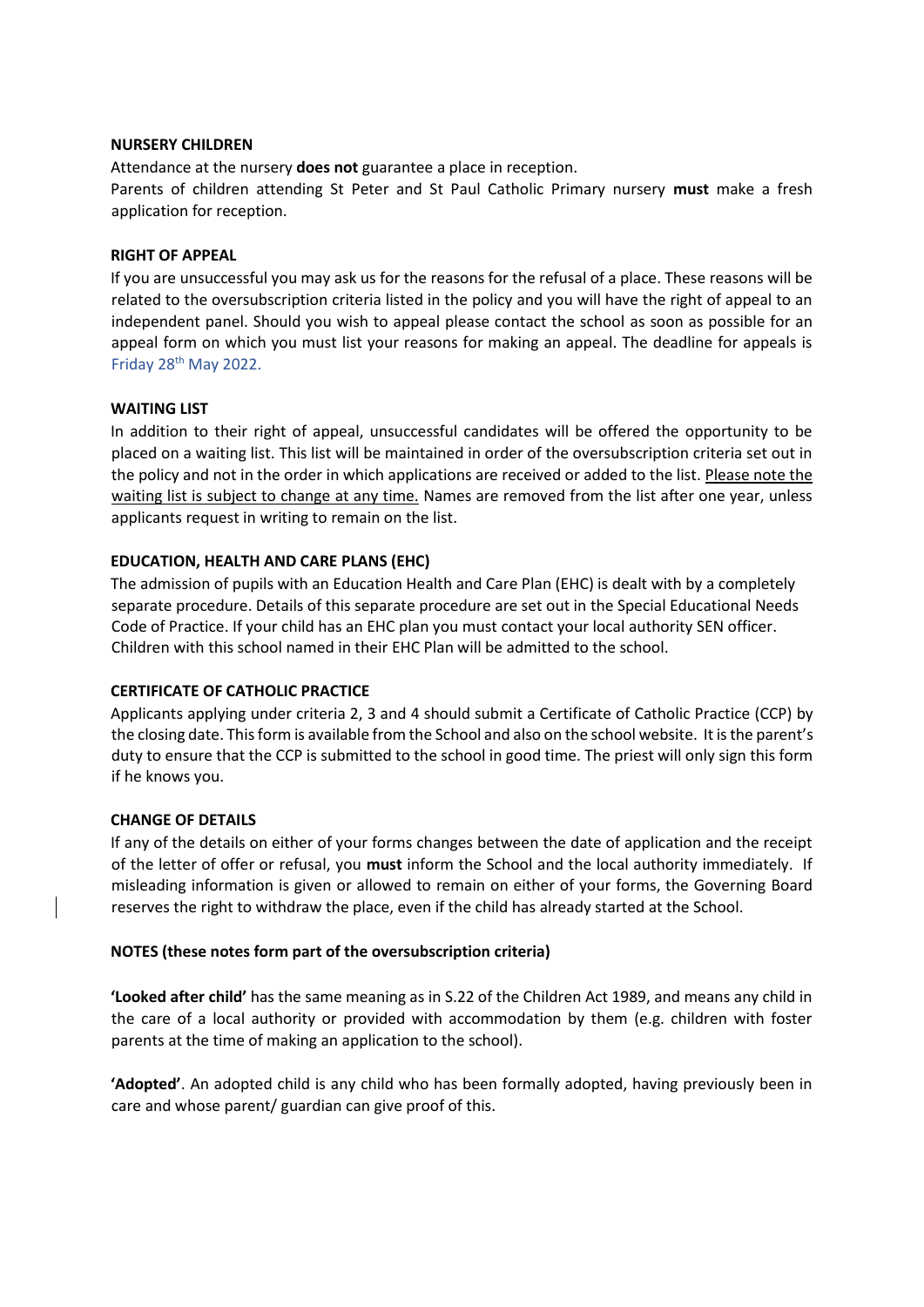**'Child Arrangements Order'**. A Child Arrangements order is an order under the terms of the Children Act 1989 s.8 settling the arrangements to be made as to the person with whom the child is to live. Children 'looked after' immediately before the order is made qualify in this category.

**'Special Guardianship Order'**. A special guardianship order is an order under the terms of the Children Act 1989 s.14A appointing one or more individuals to be a child's special guardian(s). Children 'looked after' immediately before the order is made qualify in this category.

**'Parent'** means the adult or adults with legal responsibility for the child**.**

**'Sibling'** means brother or sister, to include adopted brothers and sisters, half brothers and sisters or step brothers and sisters. A sibling relationship does not apply when the older child(ren) will leave before the younger one starts.

**'Catholic'** means a member of a Church in full communion with the See of Rome. This includes the Eastern Catholic Churches. This will normally be evidenced by a Certificate of Baptism in a Catholic church or a Certificate of Reception into the full communion of the Catholic Church.

**'Certificate of Catholic Practice'** means a certificate issued by the family's parish priest (or the priest in charge of the church where the family attends Mass) in the form laid down by the Bishops' Conference of England and Wales. Further details are available on <http://rcdow.org.uk/education/governors/admissions/>

**'Catechumen'** means a child who is a member of the catechumenate of a Catholic Church. This will normally be evidenced by a Certificate of Reception into the Order of Catechumens.

'**Eastern Christian Church**' includes Orthodox Churches, and is normally evidenced by a Certificate of Baptism or Reception from the authorities of that Church.

**'Children of other Christian denominations'** means: children who belong to other churches and ecclesial communities which, acknowledging God's revelation in Christ, confess the Lord Jesus Christ as God and Saviour according to the Scriptures, and, in obedience to God's will and in the power of the Holy Spirit commit themselves: to seek a deepening of their communion with Christ and with one another in the Church, which is his body; and to fulfil their mission to proclaim the Gospel by common witness and service in the world to the glory of the one God, Father, Son and Holy Spirit. An ecclesial community which on principle has no credal statements in its tradition, is included if it manifests faith in Christ as witnessed to in the Scriptures and is committed to working in the spirit of the above. All members of Churches Together in England and of CYTÛN are deemed to be included in the above definition, as are all other churches and ecclesial communities that are in membership of any local Churches Together Group (by whatever title) on the above basis.

**'Resident' –** A child is deemed to be resident at a particular address when he/she resides there for more than 50% of the school week.

**Parish Boundaries** – for the purposes of this Policy, parish boundaries can be obtained from the School.

**'Distance from school'** means distance measured using a computerised mapping system using a straight line distance measurement. Routes will be calculated from the home address (as defined by